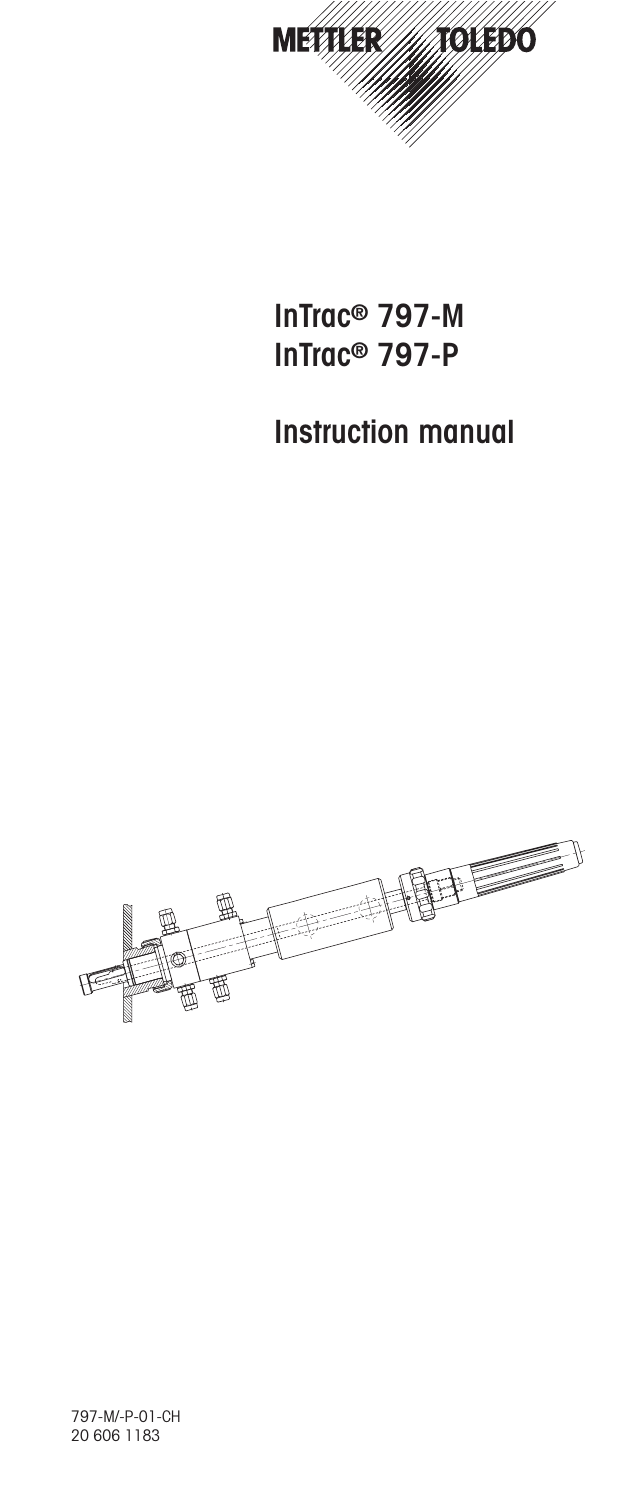# **InTrac® 797-M InTrac® 797-P**

# **Instruction manual**

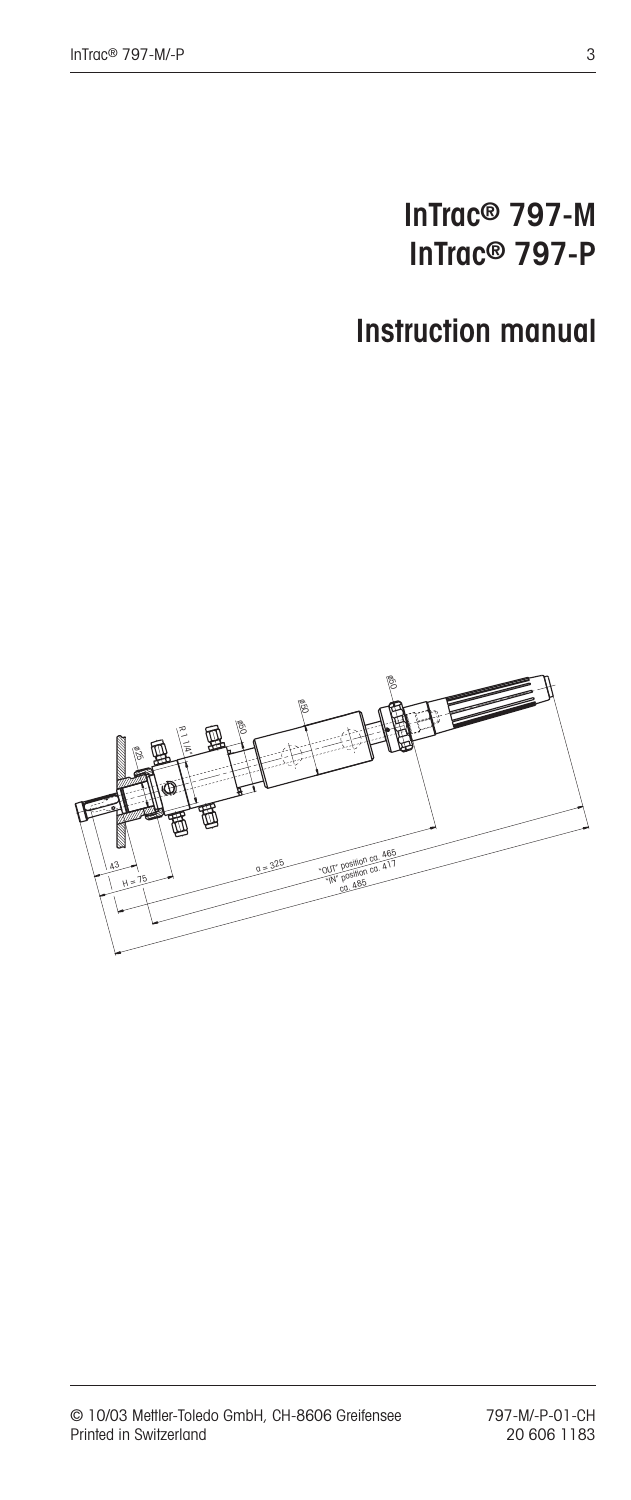# **Contents**

| 1.             |                                                      |  |
|----------------|------------------------------------------------------|--|
| $2_{\cdot}$    |                                                      |  |
| 2.1            |                                                      |  |
| 2.2            |                                                      |  |
| 3.<br>3.1      |                                                      |  |
| 3.2            |                                                      |  |
| 3.3            | (InTrac <sup>®</sup> 797-M)                          |  |
| 3.4            | (InTrac <sup>®</sup> 797-P)                          |  |
| 4.             |                                                      |  |
| 4.1            |                                                      |  |
| 42             |                                                      |  |
| 4.3            |                                                      |  |
| 4.4            |                                                      |  |
| 4.5            |                                                      |  |
| 4.6            |                                                      |  |
| 4.7            | Connecting the sterilizing and flushing lines13      |  |
| 4.8            | pneumatic housing InTrac <sup>®</sup> 797-P          |  |
| 4.9            |                                                      |  |
| 5.             |                                                      |  |
| 5.1            |                                                      |  |
| 5.1.1<br>5.1.2 |                                                      |  |
| 5.1.3          | Sterilizing the electrode in the twin-chamber lock15 |  |
| 5.1.4          | Piping and valving for demanding applications  16    |  |
| 5.2            | Removing the electrode without stopping process17    |  |
| 5.3            |                                                      |  |
| 6.             |                                                      |  |
| 6.1            |                                                      |  |
| 6.2            |                                                      |  |
| 6.3            |                                                      |  |
| 6.4            |                                                      |  |
| 7.             |                                                      |  |
| 7.1            |                                                      |  |
| 7.2            |                                                      |  |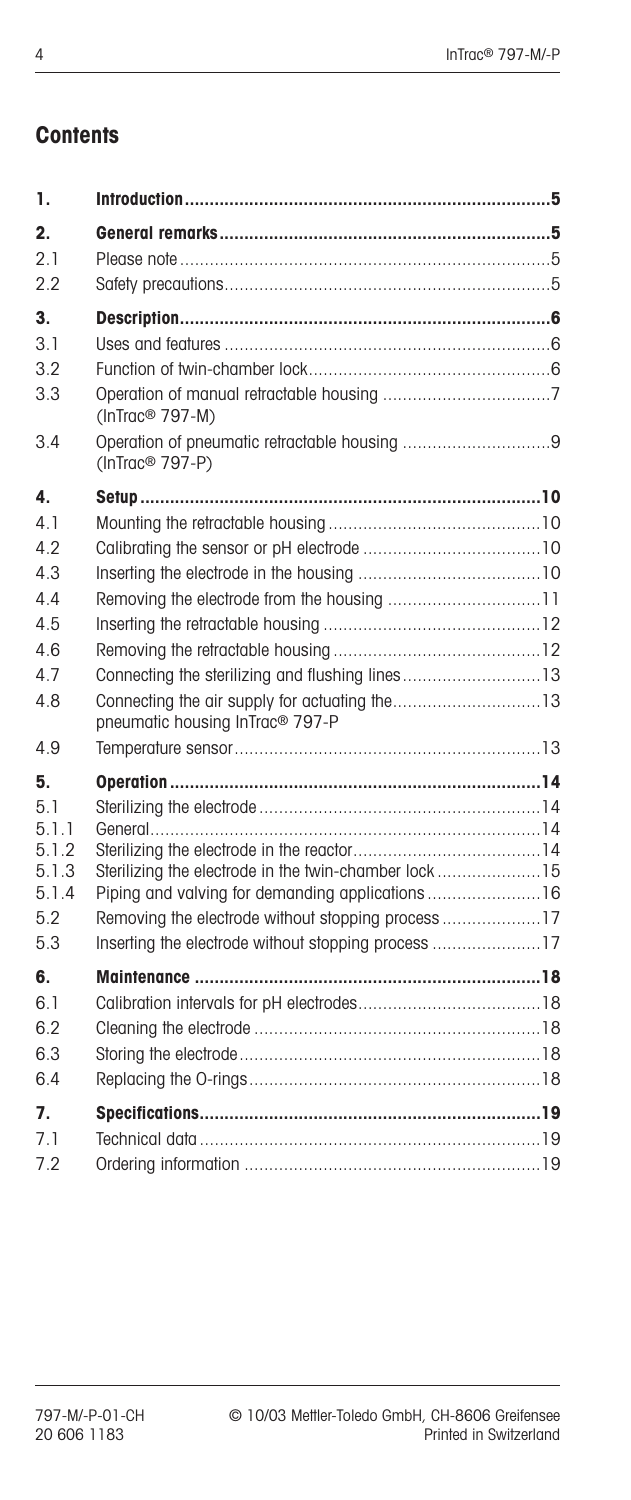## **1. Introduction**

– When used correctly the InTrac® 797 retractable housing is safe to operate and does not present any danger.



- **Before starting to use the housing carefully read this Instruction Manual, and observe the safety precautions and warnings contained in it.**
- The housing has been tested by us and dispatched ready for installation.
- The retractable housing is delivered without fittings for connecting steam lines. Sets of steam-line fittings in various types are obtainable as accessories (see 7.2) and can easily be attached to the housing (the illustrations in this manual show the InTrac<sup>®</sup> 797 housing fitted with Serto unions).

## **2. General remarks**

#### **2.1 Please note**

- On receipt immediately check that the housing is undamaged and the accessories are complete.
- For further information, to order spare parts or for repairs, please contact your supplier.

### **2.2 Safety precautions**

- 1. Do not attempt any work on the head part of the housing or the fitted electrode when the housing is installed and in the inserted position, i.e. in the process medium. Such operation should only be carried out when the retractable member is in the retracted position, i.e. the electrode tip must be in the lower rinsing chamber (see Fig. 1.2).
- 2. The retractable member must **always** be in one of two **defined positions**:



- "**IN**" : measuring or operating or inserted position
	- "**OUT**": maintenance or retracted or withdrawn position

If the member stops between the defined positions "IN" and "OUT", the process medium can escape through the lower rinsing chamber and rinsing lines (see section 3.2 "Safety precautions").

- 3. The retractable member must not be inserted without the electrode in place (see Fig. 1.1).
- 4. **Warning!** When the electrode retracts, small amounts of process medium cling to the electrode and find their way into the housing.

If the substances are toxic, environmentally harmful or pathogenic, they must be properly disposed of.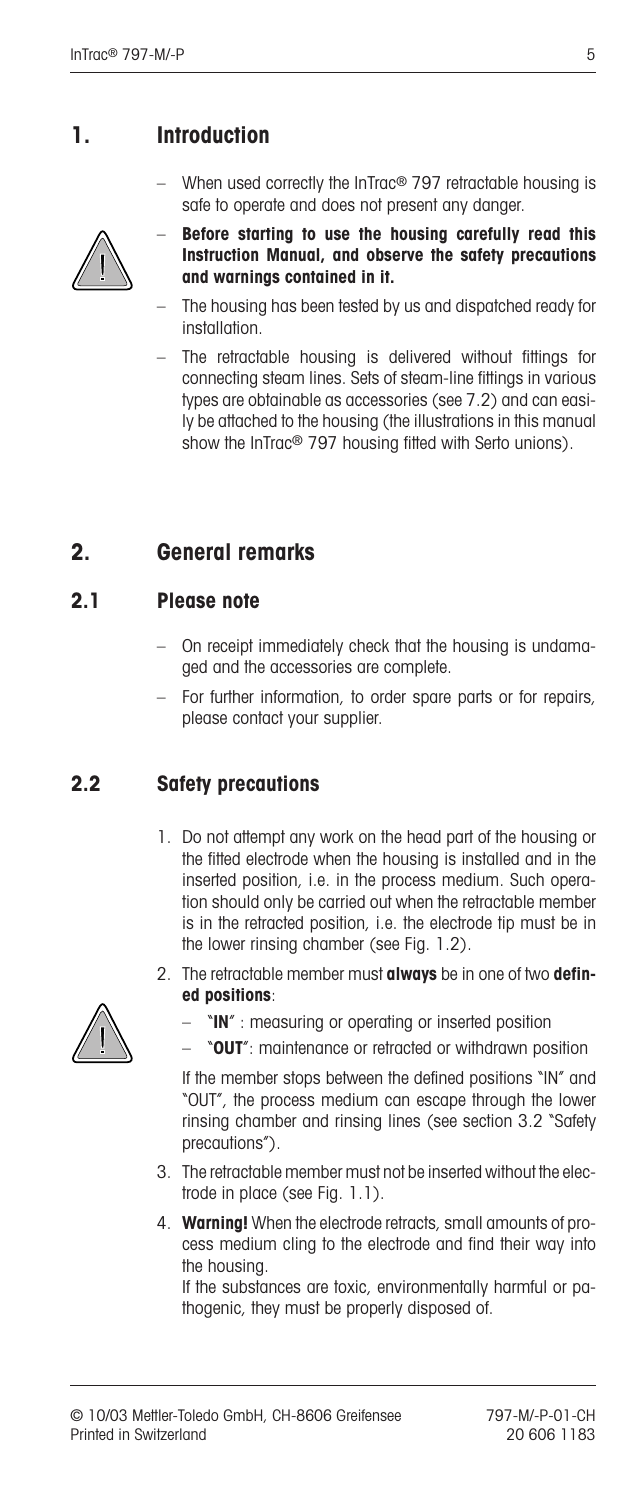## **3. Description**

#### **3.1 Uses and features**

InTrac® 797 is a sterilizable, retractable housing designed to contain pH, redox electrodes, or 12 mm O2 sensors for use in bioreactors. It can also contain FSC 402 turbidity sensors.

It enables the electrode to be withdrawn for maintenance purposes under sterile conditions while the process is running. After servicing, the electrode can be sterilized in the twin-chamber lock and inserted again without impairing the reactor's sterile contents.

Combination pH and redox electrodes are filled with a gelled reference electrolyte which needs no topping-up and requires no pressuration.

InTrac 797 is mounted on the side of the bioreactor with the aid of a weld-in socket (25 mm dia.).

### **3.2 Function of twin-chamber lock**

In the twin-chamber lock (see Fig. 1.2), the measuring tip of the withdrawn electrode can be cleaned, serviced if necessary and then sterilized with steam. In contrast to single-chamber designs, the twin-chamber arrangement ensures that after sterilization the lower rinsing chamber adjacent to the process medium remains sterile when the electrode is inserted. This is because the portion of the retractable member arriving in the lower rinsing chamber as the electrode is being inserted, has first been sterilized in the upper rinsing chamber.



Figure 1.1 "IN" Position



Figure 1.2 "OUT" Position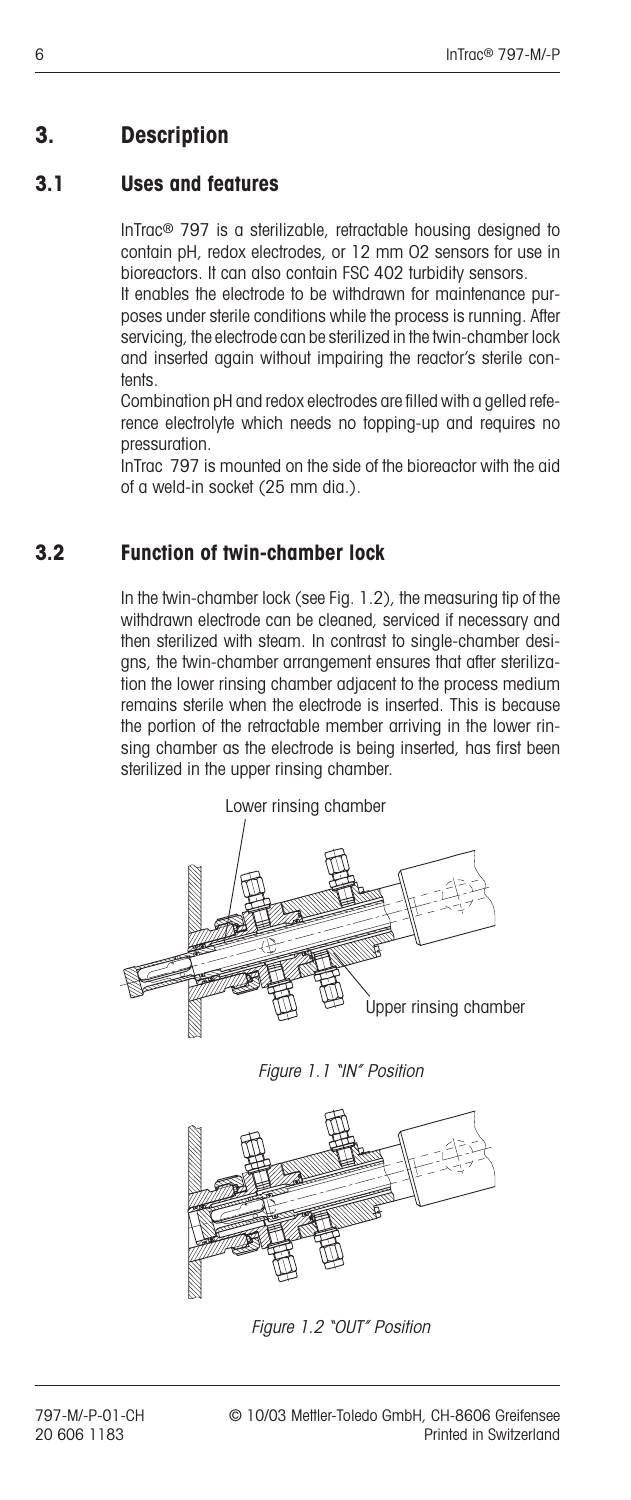#### **Safety precautions**



All valves (see Fig. 2) must be closed while the moving part of the housing is travelling forwards or backwards, otherwise the reactor contents can escape through the lower rinsing chamber.



Figure 2 "Installation of valves"

### **3.3 Operation of manual retractable housing (InTrac® 797-M)**

With manual operation, the retractable member is brought to the required position by actuating the locking pin and moving it by hand.

Only when the locking pin has latched in place is the member in one of the two defined positions:

- *NI* : measuring or operating or inserted position
- "**OUT**": maintenance or retracted or withdrawn position

#### **Safety precautions**



If the retractable member is left between the defined positions "IN" and "OUT", the process medium can escape through the lower rinsing chamber and rinsing lines (see section 3.2 "Safety precautions").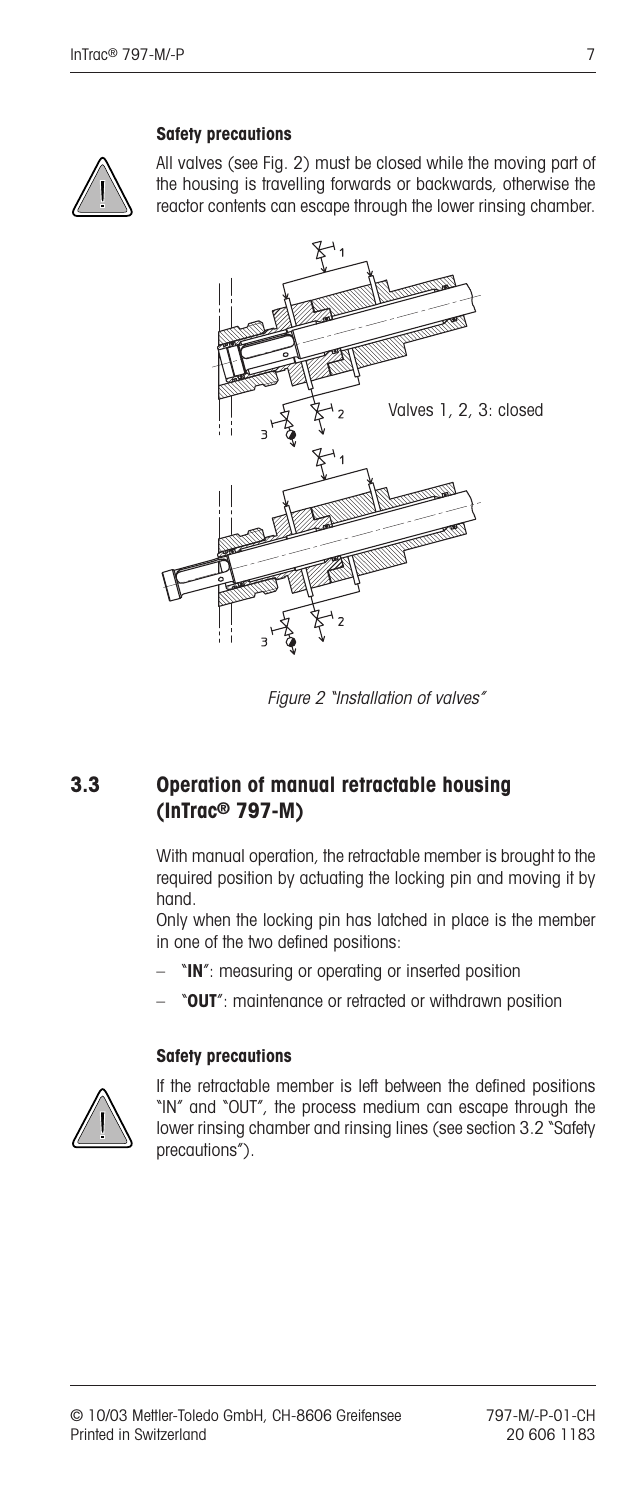#### **To withdraw the retractable member**

Pull out lower locking pin (1) and withdraw the moving part by hand until pin (1) latches in place. Turning the retractable member slightly clockwise will release any ring seals that may have become stuck.



Figure 3 "Retractable member I"

#### **To insert the retractable member**

Pull out the upper locking pin (2) and insert the retractable member by hand until pin (2) latches in place.Turning the retractable member slightly clockwise will release any ring seals that may have become stuck.



Figure 4 "Retractable member II"

The force required to insert and withdraw the retractable member increases with the pressure in the reactor. We recommend a practicable limit of 4 bar vessel pressure for manual operation. Above this pressure, use pneumatic operation.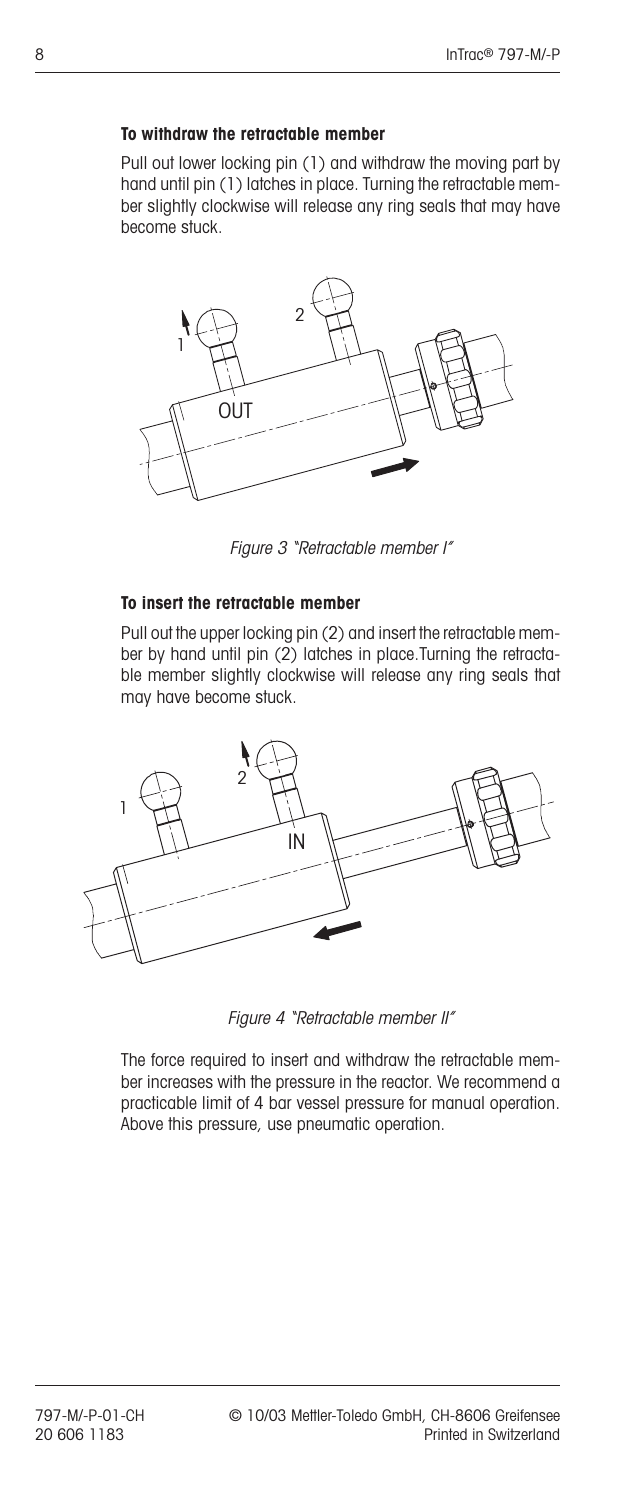#### **3.4 Operation of pneumatic retractable housing (InTrac® 797-P)**

The InTrac® 797-P housing is delivered without compressed air connections. These are part of the pneumatic Festo set, which is obtainable as an accessory (see 7.2).

When operated pneumatically, the retractable member is moved to the required position by means of compressed air at 3-8 bar. Movement is controlled by a 5/2-way valve with toggle switch, and two one-way restrictor valves. The desired position ("IN" or "OUT") is determined by the setting of the 5/2-way valve. erated pneuma<br>
uired position<br>
one-way restricted<br>
determined b<br>
ctions (for 6/4

Air connections (for 6/4 mm plastic tube)



- A: Compressed air connection
- B: Compressed air connection
- P: Control air 3 to 8 bar
- R: Venting connection A
- S: Venting connection B





Figure 6 "Conversion of manual to pneumatic version"

#### **Safety precautions**

- If the control air loses pressure or is contaminated with dust, the retractable member might jam at some position between "IN" and "OUT". If this happens, the process medium can escape through the rinsing chamber and flushing lines (see also 3.2).
- The retractable member must never be inserted without the electrode in place.
- Consideration should be given to the installation of an alarm to signal drop in, or loss of, air pressure. A suitable, checkvalve protected, pneumatic reservoir may also be considered. These items are not of our supply.

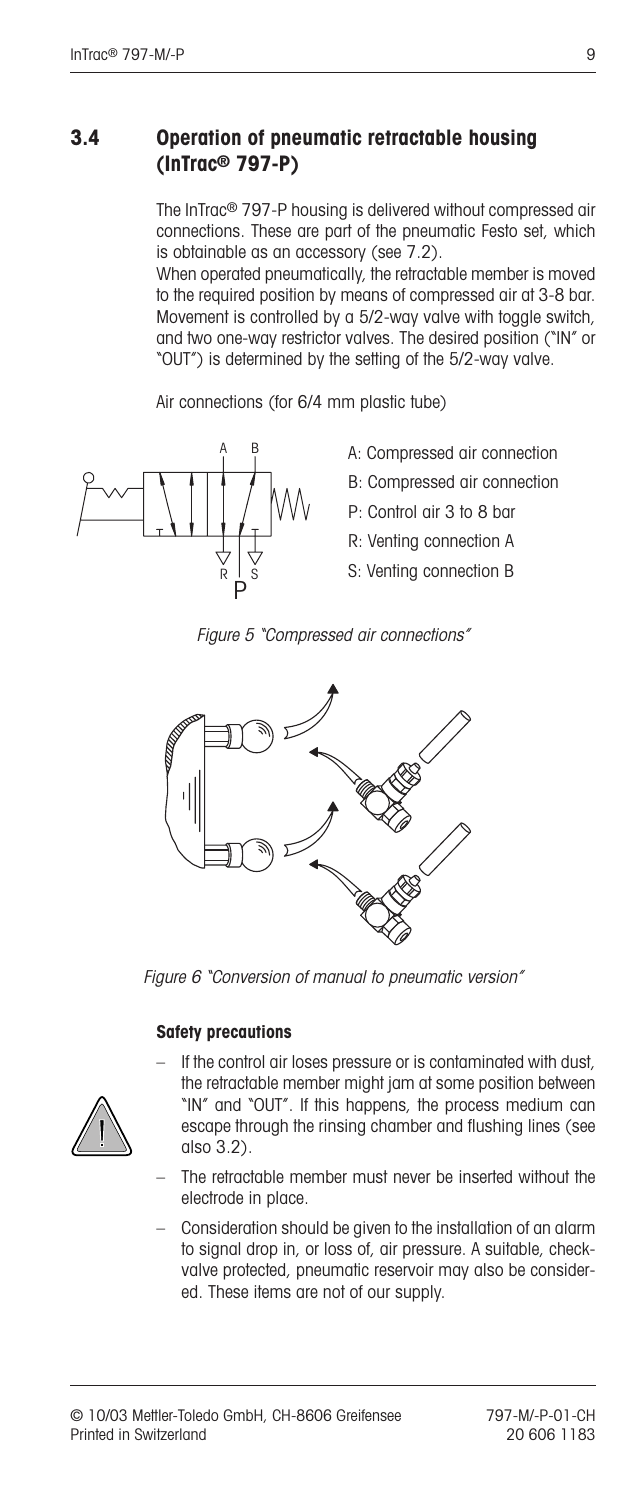## **4. Setup**

## **4.1 Mounting the retractable housing**

The housing is mounted on the side of the bioreactor using a weld-in socket (25 mm dia. 40 mm long) inclined at 15°. If a new socket has to be welded on, make sure the angle is 15°. After careful welding, the bore must be reamed out to 25 mm H7 (Consult "Instructions for weld-in sockets ES-O2-CH").



Figure 7 "Weld-in socket"

## **4.2 Calibrating the sensor or pH electrode**

See instructions for electrode, sensor and transmitter.

### **4.3 Inserting the electrode in the housing**

- 1. Move the retractable member to the "OUT" position.
- 2. Unscrew protective sleeve (A) from adapter (B) (see Fig. 8).
- 3. First place the white slip-ring (002011055) on the electrode, then the O-ring (203021000).
- 4. Push the electrode or sensor fully into the housing, and screw in fingertight only.
- 5. Pass the plug of the electrode cable through the protective sleeve (A), and screw to the receptacle of the electrode (see Fig. 8).
- 6. Screw the protective sleeve (A) fingertight to adapter (B).
- 7. Draw cable grommet (C) over cable and press it into protective sleeve (A).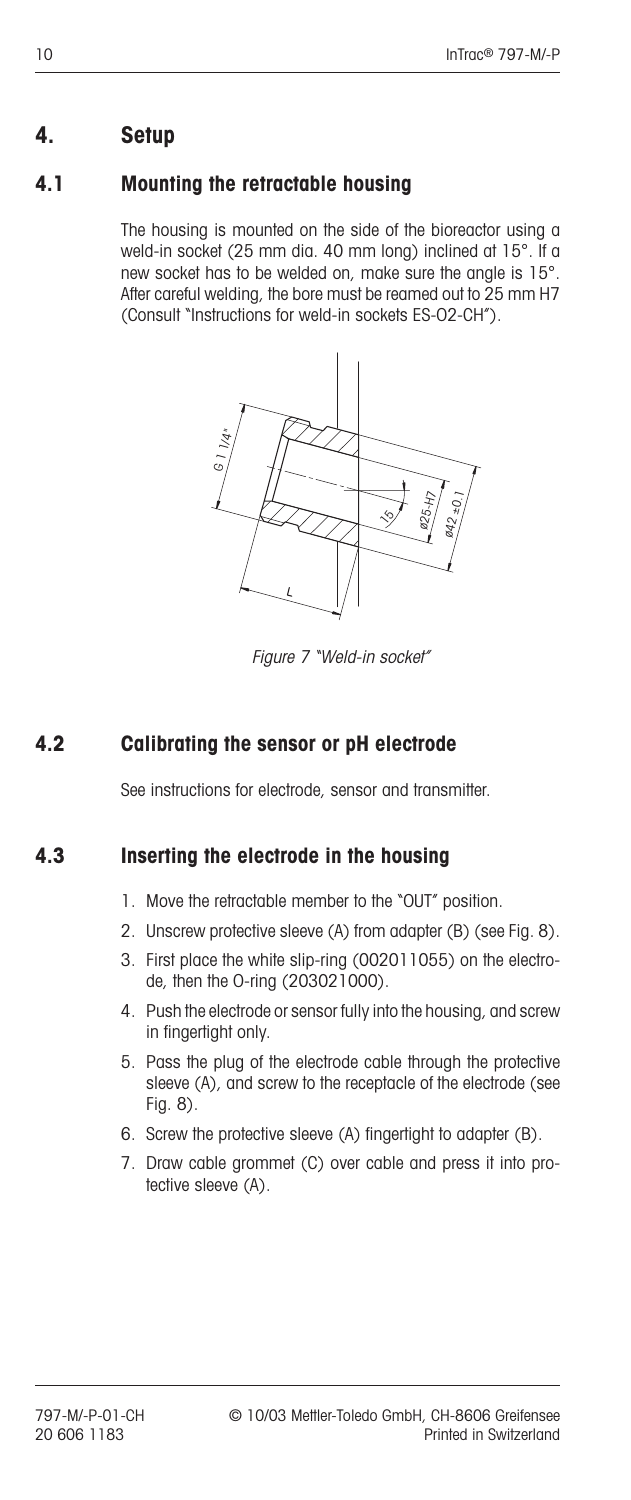

Figure 8 "Inserting the electrode"

### **4.4 Removing the electrode from the housing**

- 1. Move the retractable member to the "OUT" position.
- 2. Detach cable grommet (C) from protective sleeve (A) (see Fig. 8).
- 3. Unscrew protective sleeve (A) from adapter (B).
- 4. Unplug electrode cable from electrode.
- 5. Unscrew the electrode using the hexagon head and withdraw the electrode from the housing in a straight line.

#### **Safety precautions**



Never remove the electrode while at the "IN" (measuring) position, otherwise the reactor's contents will run out through the housing.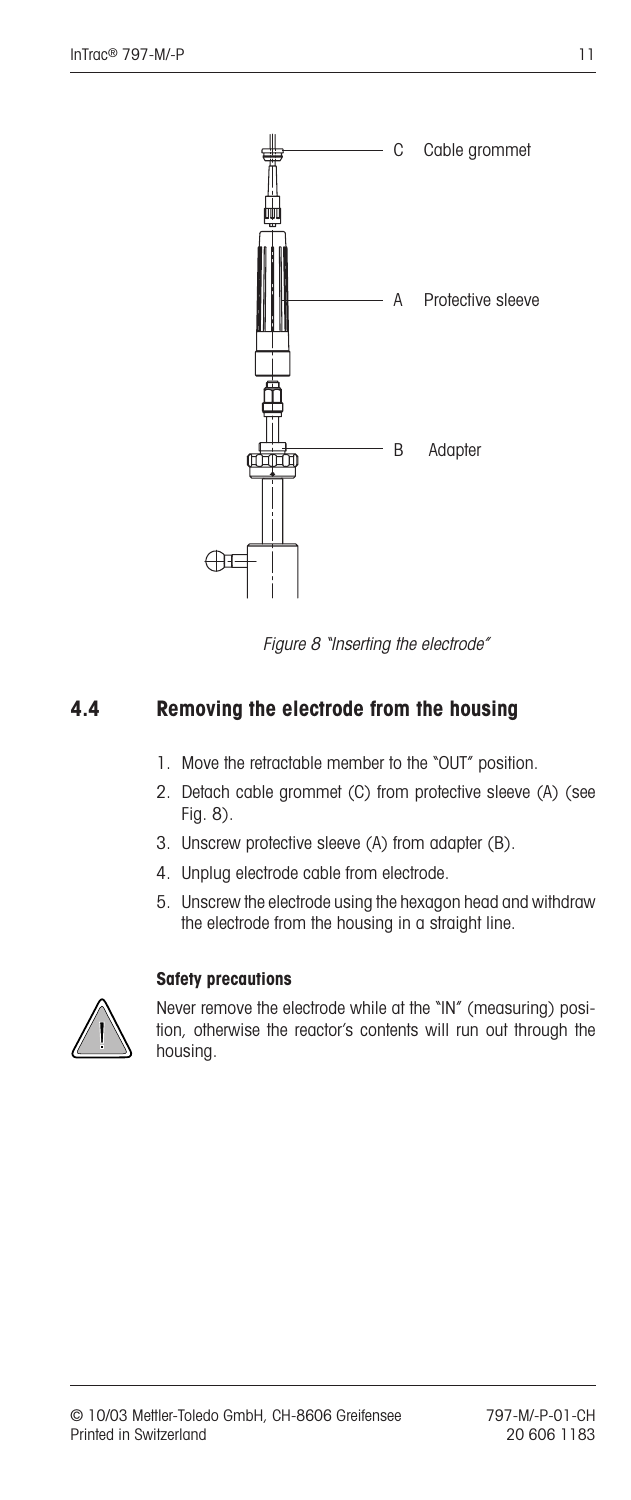# **4.5 Inserting the retractable housing**

- 1. Insert the housing, containing the calibrated sensor or pH electrode, into the welded socket, and tighten the cap nut on the welded socket by hand. Do not over-tighten or use tools, hand tight is sufficient.
- 2. Connect steam lines to fittings (see section 4.7).

## **Safety precautions**

- The retractable member of the electrode assembly must never be inserted without the electrode in place.
- Initially the retractable member must be in the "OUT" position.

# **4.6 Removing the retractable housing**



#### **Safety precautions**

Before attempting to remove the housing ensure the vessel (or pipe-line) is empty and clean if necessary.

- 1. Close all valves.
- 2. Move the retractable member to the "OUT" position.
- 3. Flush the twin-chamber lock with steam or condensate for a few seconds. Valve settings as in Table 1-C.
- 4. Remove cable grommet (C) from protective sleeve (A) (see Fig. 8).
- 5. Unscrew protective sleeve (A) from adapter (B).
- 6. Disconnect electrode cable from electrode.
- 7. Carefully disconnect steam lines from the fittings.
- 8. Undo cap nut from the welded socket and withdraw housing complete with electrode out of the welded socket.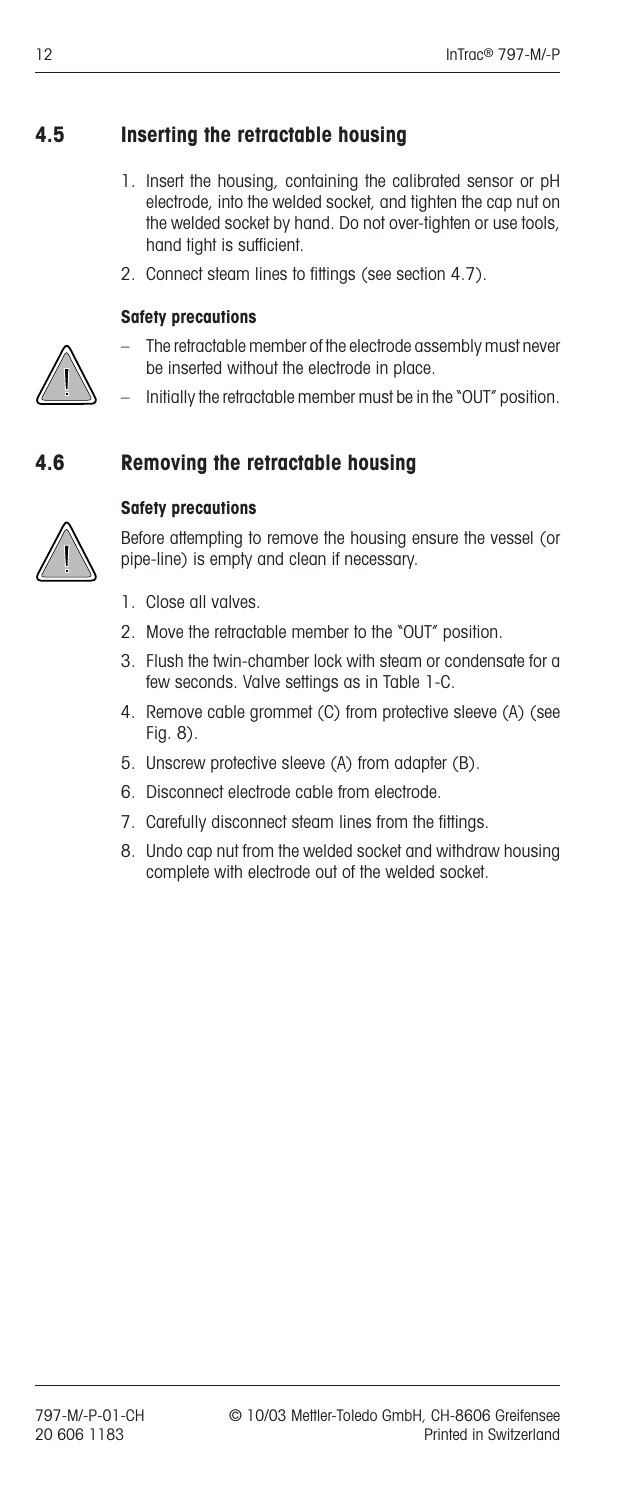### **4.7 Connecting the sterilizing and flushing lines (see Fig. 2)**

The housing is supplied with blind plugs in the ports of the rinsing chambers.

**Important**: It is essential that the two closely adjacent fittings point vertically downwards (see Fig. 1.1/1.2). Do not mount horizontally.

#### **Safety precautions**

– Stainless steel tube of 6/4 mm (OD/ID) is recommended for the supply and drain lines. Long runs of these are not recommended. Steam should be brought as close as possible in wider bore tubing and then reduced to 6 mm size.



- Steam lines should be lagged to protect operatives, and to prevent undue heat loss.
- It is also desirable to arrange for a supply of sterile air to the rinsing chamber (see 5.1.1, 5.1.4 and Fig. 10).
- If calibrating the  $O<sub>2</sub>$  sensor in the rinsing chamber, it is mandatory to connect a supply of sterile air (see 5.1.4 and Fig. 10).

#### **4.8 Connecting the air supply for actuating the pneumatic housing InTrac® 797-P**



Figure 9 "Actuating air supply"

The pneumatically operated housing requires an oil- and dustfree, non-condensing air supply. The pressure must be in the range of 3 - 8 bar, and at least 1 bar more than the vessel pressure (not neglecting the hydrostatic head). The compressed air fittings shown in Fig. 9 are from the pneumatic Festo set, obtainable as an accessory (see 7.2).

#### **4.9 Temperature sensor**

A sensor for monitoring the sterilization temperature can be fitted after removing the 1/8" screw plug on the twin-chamber lock. A suitable temperature sensor type Pt100-764/5m is included in our list of optional accessories (see section 7.2).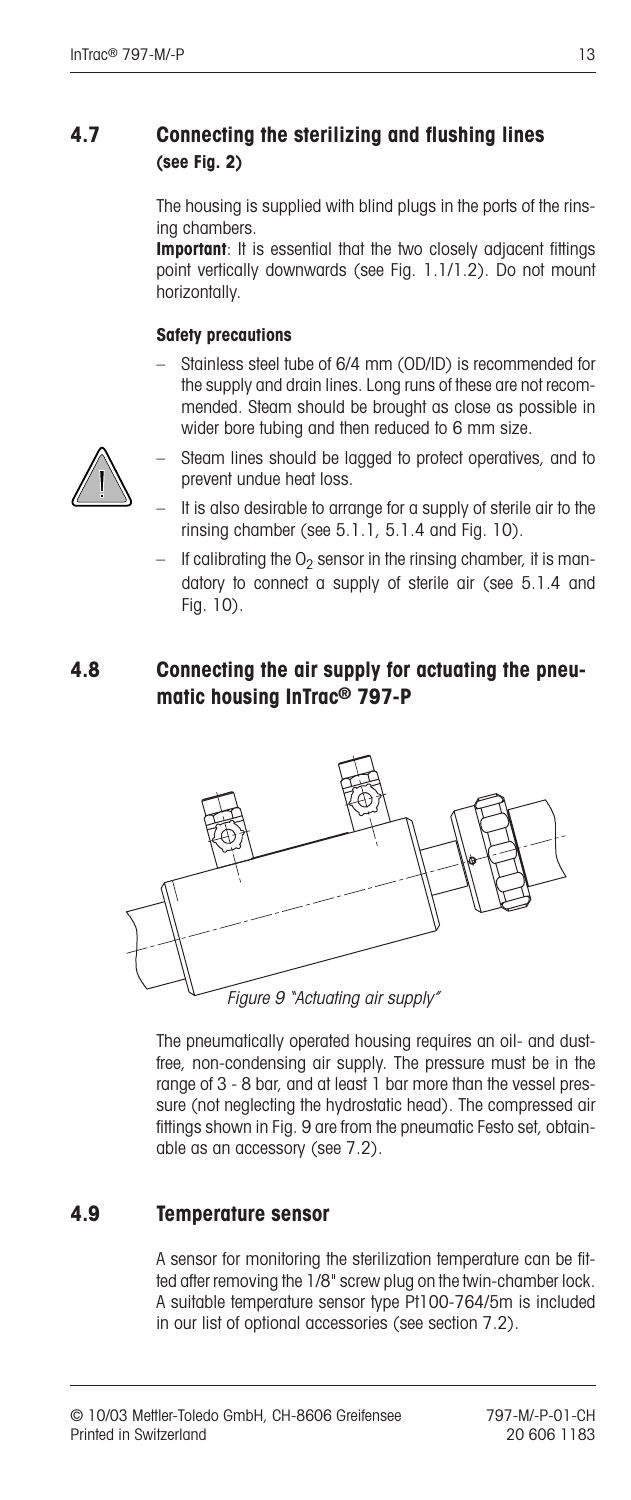## **5. Operation**

## **5.1 Sterilizing the electrode**

#### **5.1.1 General**

The electrode or sensor can be sterilized either when inserted into the reactor (see 5.1.2) or gently under controlled conditions in the twin-chamber lock (see 5.1.3). When sterilizing is done in the inserted position, the twin-chamber lock must be sterilized as well to ensure maximum sterility.

We recommend using a sterilization procedure that exposes the electrode to as little temperature shock as possible. Inserting the steam-heated electrode into the cold reactor contents, for example, puts a severe thermal stress on the glass electrode. The following chapters 5.1.2 and 5.1.3 describe the sterilization of the electrode or sensor using a minimum amount of piping and valving. We advise fitting the steam line with a sterilizable air filter through which air can be fed to the twin-chamber lock as it cools down from the sterilizing temperature. For applications in media with solids loading, we also recommend the installation of a flushing water line for rinsing the lower rinsing chamber. An example of such a sophisticated installation is given in chapter 5.1.4.

**Important**: When employing a 12 mm O<sub>2</sub> sensor and calibrating it in the rinsing chamber, it is mandatory to connect a supply of sterile air (see 5.1.4 and Fig. 10).

#### **5.1.2 Sterilizing the electrode in the reactor**

- 1. Insert the electrode as in section 4.3.
- 2. Insert the housing as in section 4.5.
- 3. Insert the retractable member. Valve settings as in Table 1/F.
- 4. Sterilize the electrode in the reactor. Valve settings as in Table 1/A.
- 5. As soon as the reactor reaches the sterilizing temperature the twin-chamber lock must also be sterilized. Purge with steam until the rinsing chambers are hot (valve settings as in Table 1/G), then establish valve settings as in Table 1/E to sterilize (recommended sterilizing conditions: 20 minutes at 121 °C). This procedure ensures the condensate trap is not overloaded.
- 6. Close all valves (valve settings as in Table 1/F).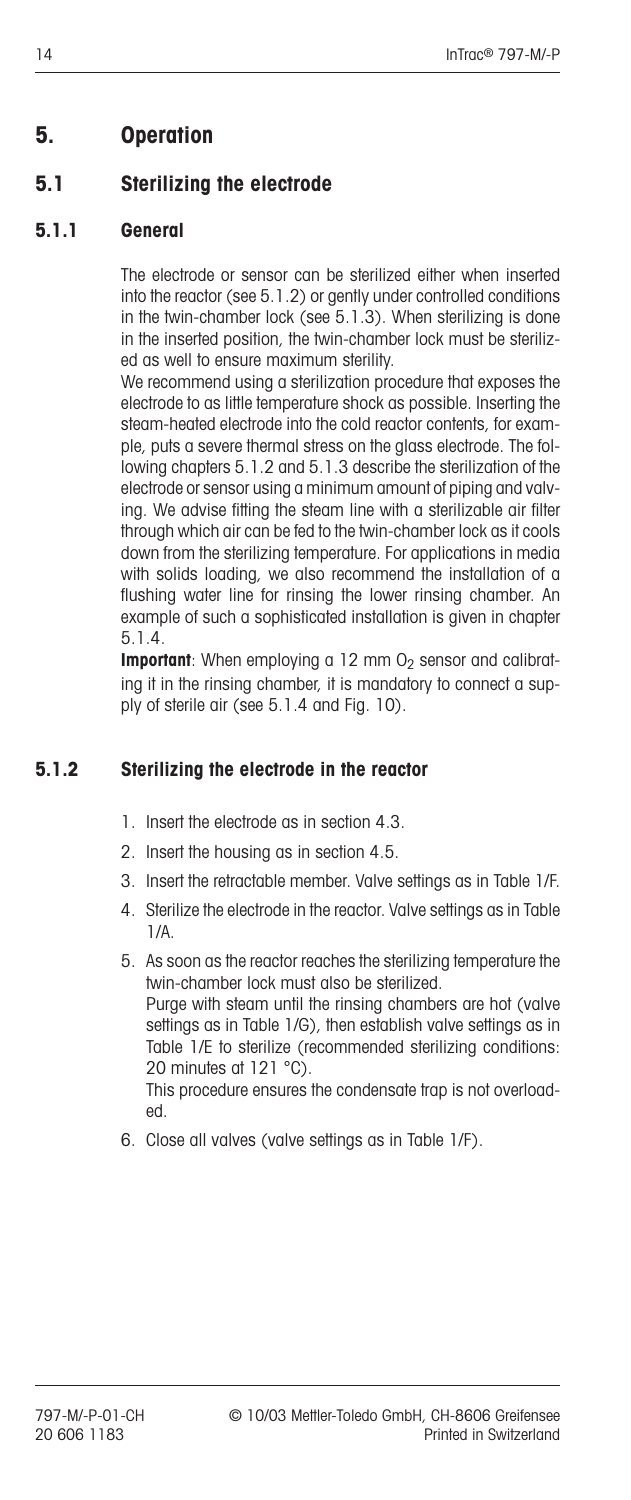#### **5.1.3 Sterilizing the electrode in the twin-chamber lock**

- 1. Insert the electrode as in section 4.3.
- 2. Insert the housing as in section 4.5.
- 3. Sterilize the electrode in the twin-chamber lock. Purge with steam until the twin-chamber lock is hot (valve settings as in Table 1/C), then establish valve settings as in Table 1/D to sterilize (recommended sterilizing conditions: 20 minutes at 121 °C). This procedure ensures the condensate trap is not overloaded.
- 4. Set valves as in Table 1/B and vent chambers through sterile air filter if possible (see 5.1.1).
- 5. Insert sensor into sterilized reactor. Valve settings as in Table 1/F.

**Table 1**: Typical operating situations for InTrac® 797 electrode housing

|   | <b>Situation</b>                                            | 1 Steam<br>inlet | 2 Flush-<br>ing water<br>outlet | 3 Con-<br>densate<br>drain | Position of electrode in<br>InTrac <sup>®</sup> 797 housing |
|---|-------------------------------------------------------------|------------------|---------------------------------|----------------------------|-------------------------------------------------------------|
| A | Sterilizing in<br>reactor                                   | <b>CLOSED</b>    | <b>CLOSED</b>                   | CLOSED                     |                                                             |
| B | Electrode<br>retracting                                     | CLOSED           | CLOSED                          | <b>CLOSED</b>              |                                                             |
| C | Rinsing twin-<br>chamber lock<br>with conden-<br>sate/steam | <b>OPEN</b>      | <b>OPEN</b>                     | CLOSED                     |                                                             |
| D | Sterilizing the<br>twin-chamber<br>lock                     | <b>OPEN</b>      | <b>CLOSED</b>                   | <b>OPEN</b>                |                                                             |
| E | Sterilizing the<br>electrode                                | <b>OPEN</b>      | <b>CLOSED</b>                   | <b>OPEN</b>                |                                                             |
| F | Electrode<br>extending                                      | <b>CLOSED</b>    | <b>CLOSED</b>                   | <b>CLOSED</b>              |                                                             |
| G | Rinsing twin-<br>chamber lock<br>with conden-<br>sate/steam | <b>OPEN</b>      | <b>OPEN</b>                     | <b>CLOSED</b>              |                                                             |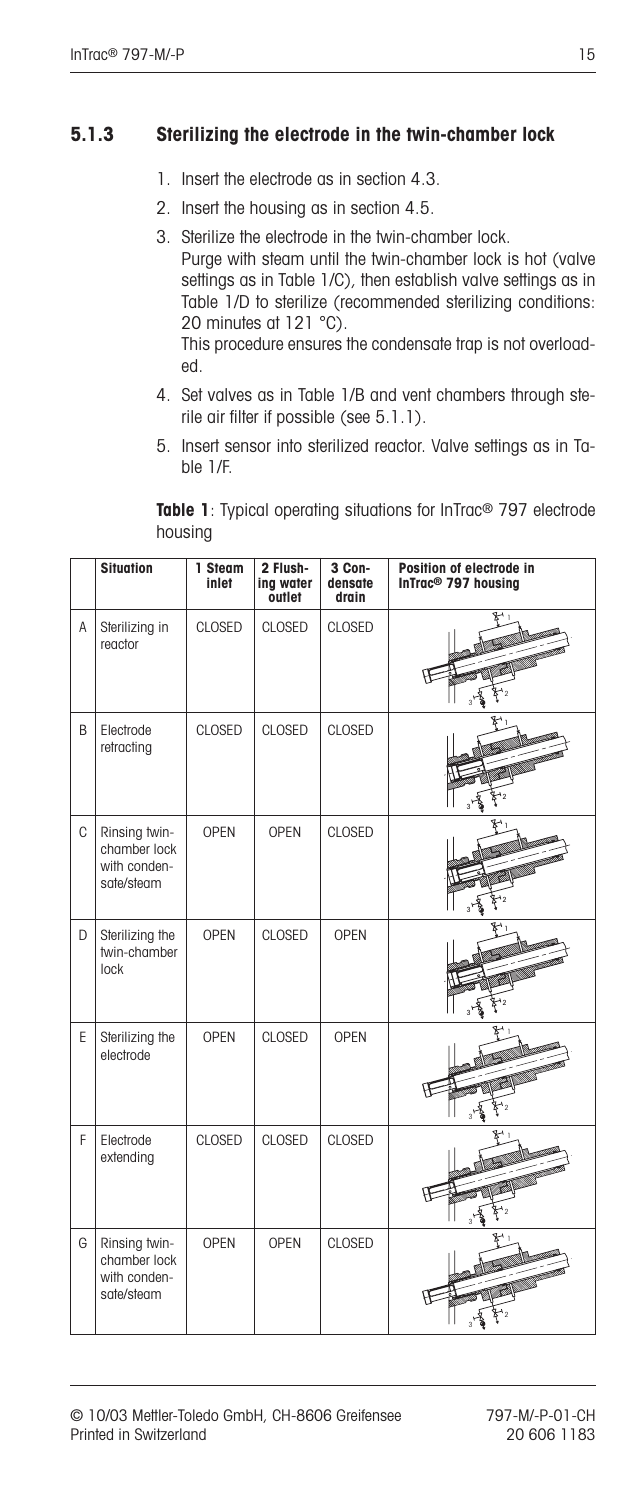#### **5.1.4 Piping and valving for demanding applications**



Figur 10 "Connections for flushing water and air"

The recommended steam pressure is 2.2 bar. Valves 3, 5 and 6 have to be mounted as close as possible to the T-connectors to ensure good heat transfer up to the valves. The flow restrictor (diameter 0.5 mm) on the condensate side of the filter is a simple means to save an extra steam trap or a bleed valve. The flushing water enters the lower rinsing chamber through the bottom to remove the air readily. The upper rinsing chamber does not require rinsing because it remains clean under all operating conditions. We recommend to use a 0.2 µm pore size filter with a flow capacity of 100 m3/h such as Emflon 2 from Pall corporation (type: MCY4463V002PVH4).

1. Sterilization:

First, valves 2, 3, 5 and 7 are closed, valves 1, 4 and 6 are opened to purge with steam until the twin-chamber lock is hot. Valve 6 is then closed and valve 7 opened for sterilization.

2. Airing:

After sterilization, valves 1 and 7 are closed and valve 2 is opened to let air enter the system during cool down from sterilization temperature.

3. Rinsing:

To rinse the lower rinsing chamber, valves 1, 2, 4, 6 and 7 are closed and valves 3 and 5 are opened. Rinsing water can be removed from the chamber by either purging with steam as described under section 1 above or by blowing out with air while valves 2, 4 and 6 are open and valves 1, 3, 5 and 7 are closed.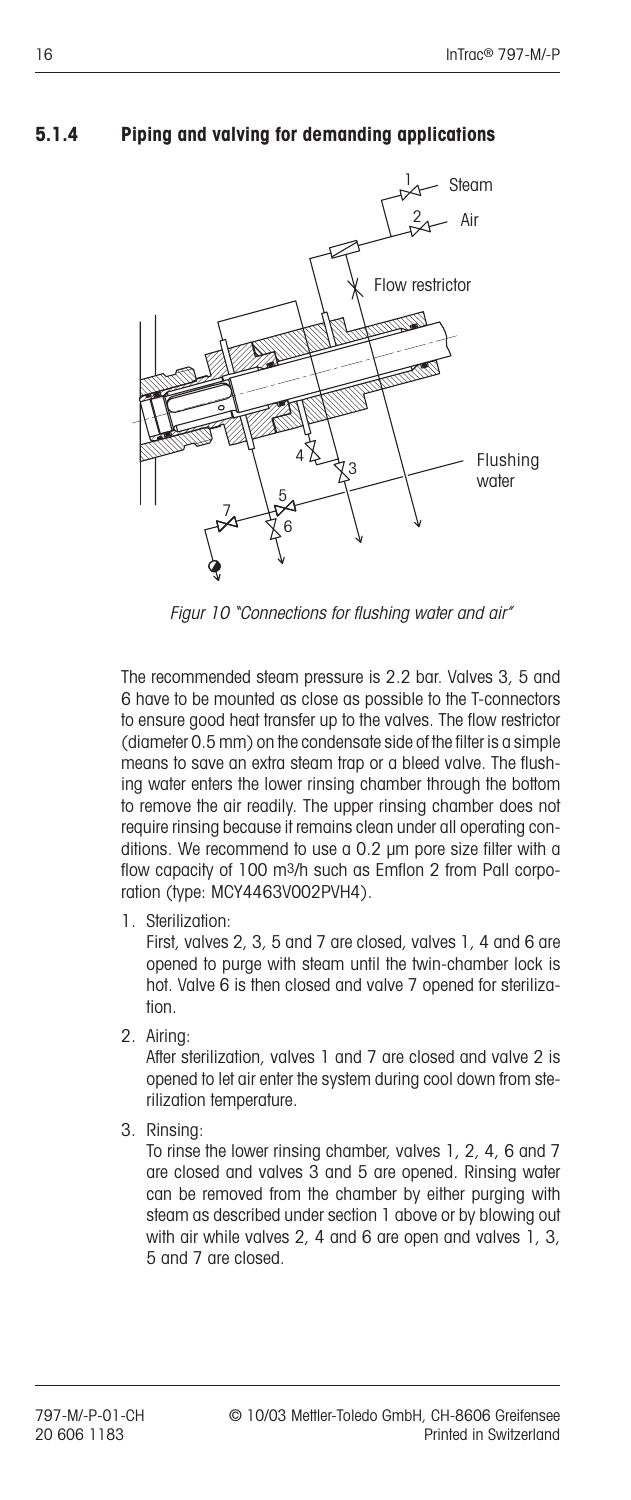#### **5.2 Removing the electrode without stopping process**

- 1. Close all valves.
- 2. Withdraw the retractable member.
- 3. Flush twin-chamber lock with condensate/steam for a few seconds (valve settings as in Table 1/C) or rinse thoroughly with water (see Fig. 10).
- 4. Remove cable grommet (C) from protective sleeve (see Fig. 8).
- 5. Unscrew protective sleeve (A) from adapter (B).
- 6. Disconnect electrode cable from electrode.
- 7. Turning the hexagon head, draw the electrode in a straight line out of the housing.

The sensor or electrode may now be serviced (e.g. calibrated, see section 4.2).

### **5.3 Inserting the electrode without stopping process**

- 1. Unscrew protective sleeve (A) from adapter (B) (see Fig. 8).
- 2. First place the white slipring (002011055) on the electrode, then the O-ring (203021000).
- 3. Push the electrode fully into the housing and screw in fingertight.
- 4. Pass the plug of the electrode cable through the protective sleeve (A), and screw to the receptacle of the electrode (see Fig. 8).
- 5. Screw the protective sleeve (A) fingertight to adapter (B).
- 6. Draw cable grommet (C) over the cable and press it into protective sleeve (A).
- 7. Sterilize the sensor according to section 5.1.3.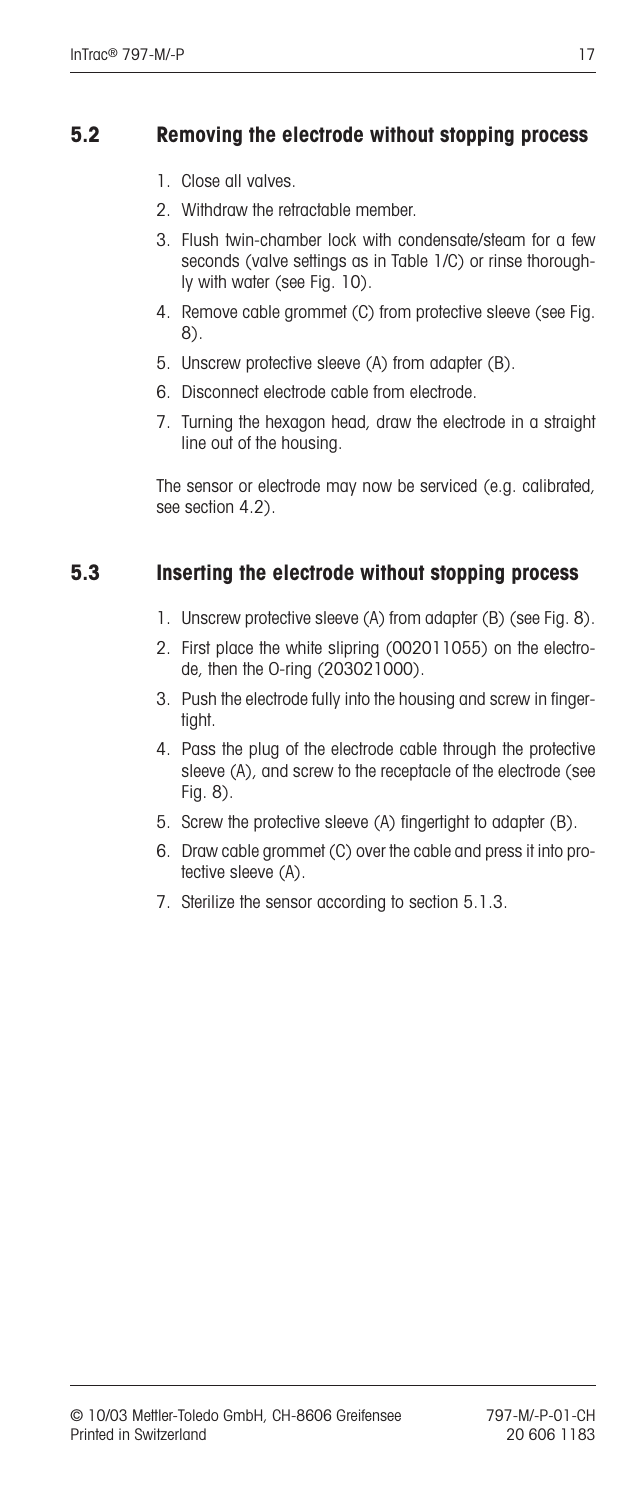## **6. Maintenance**

#### **6.1 Calibration intervals for pH electrodes**

The frequency of calibration depends upon the required accuracy and the nature of the process. We advise frequent calibration to start with. If the zero point and slope do not vary significantly, then the time between calibrations can be extended.

#### **6.2 Cleaning the electrode**

Each time the electrode is retracted into the maintenance position, it should be flushed with steam condensate for a few seconds (valve settings as in Table 1/C) or thoroughly rinsed with water (see Fig. 10).



**Warning!** When the electrode retracts, small amounts of process medium cling to the electrode and so find their way into the housing. If the substances are toxic, environmentally harmful or pathogenic, they must be properly disposed of.

The sensor/electrode may be further cleaned by any of the standard procedures to be found in the instruction bulletin for the product.

#### **6.3 Storing the electrode**

For pH electrodes, the tip should be kept either in the watering cap filled with reference electrolyte or, if the electrode is mounted in the housing, in the water-filled rinsing chamber.

The  $O<sub>2</sub>$  sensor should be stored with  $O<sub>2</sub>$  electrolyte in its membrane body.

**Important**: Store cleaned electrodes in a clean place.

#### **6.4 Replacing the O-rings**

The time between O-ring changes depends on how often the retractable member is inserted and withdrawn, and also upon the compatibility of the Viton material of the O-rings with the process medium.

For details of the O-rings, see section 7.2 "Service kit" and Fig. 11 "Exploded drawing".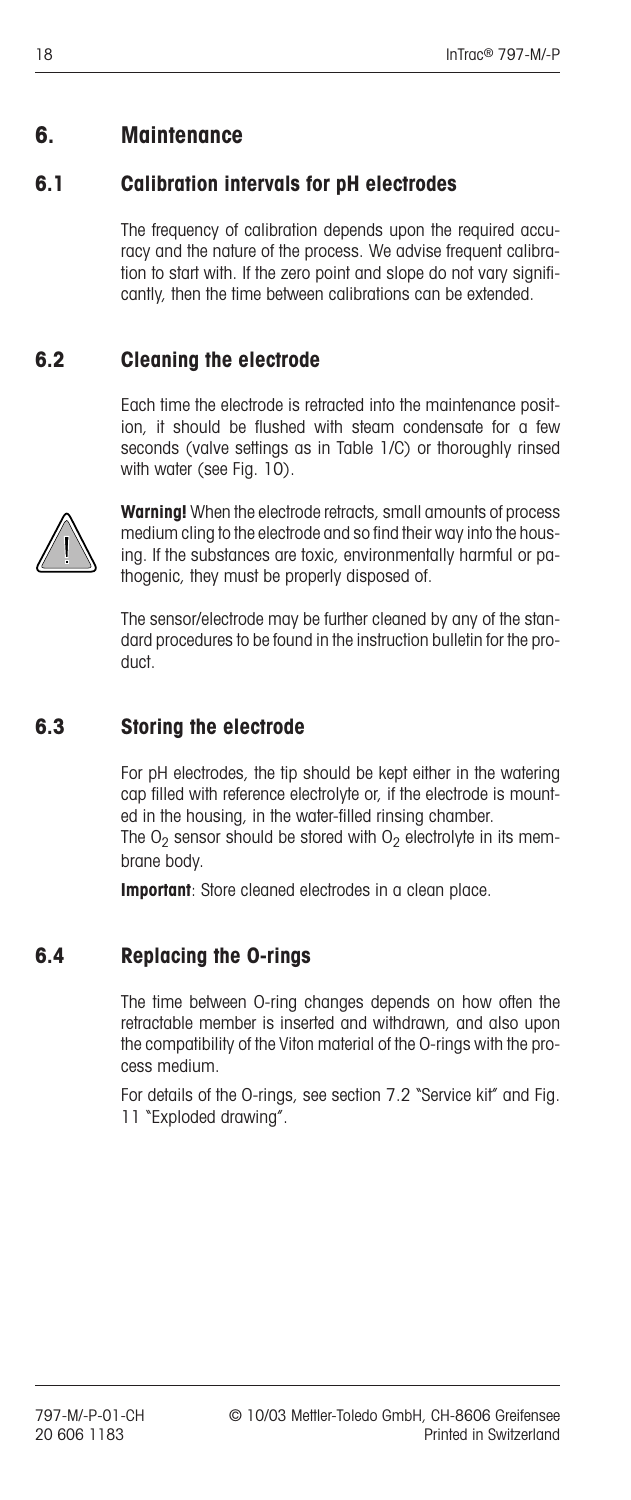# **7. Specifications**

## **7.1 Technical data**

|                                   | InTrac <sup>®</sup> 797-M                                     | InTrac <sup>®</sup> 797-P                           |  |
|-----------------------------------|---------------------------------------------------------------|-----------------------------------------------------|--|
| Mode of operation                 | manual                                                        | pneumatic                                           |  |
| Control gir                       |                                                               | 3 to 8 bar, oil- and<br>dustfree,<br>non-condensing |  |
| Pressure in reactor               | depending on sensor specification,<br>but not more than 6 bar |                                                     |  |
| Temperature ranges:               |                                                               |                                                     |  |
| - Retractable member              | 0 to 130 °C, steam sterilizable                               |                                                     |  |
| - Headpart                        | 0 to 80 $^{\circ}$ C                                          |                                                     |  |
| Weld-in socket                    | $D = 25$ mm, $L = 40$ mm, $15^\circ$ chamfer                  |                                                     |  |
| Insertion length                  | $H = 75$ mm                                                   |                                                     |  |
| Materials:                        |                                                               |                                                     |  |
| - Parts in contact<br>with medium |                                                               | stainless steel DIN 1.4435                          |  |
| - Headpart                        |                                                               | POM (polyoxymethylene) and<br>PP (polypropylene)    |  |
| - Seals in contact<br>with medium |                                                               | Viton                                               |  |
| $-$ Other seals                   |                                                               | Nitrile, Buna                                       |  |
| Flushing connections              |                                                               | $d=6$ mm / 4mm                                      |  |
| Weight                            |                                                               | 2 kg                                                |  |

## **7.2 Ordering information**

#### **Standard scope of delivery**

| <b>Description</b>                                                      | Order no. |
|-------------------------------------------------------------------------|-----------|
| InTrac <sup>®</sup> $797-M / 75$ manual, with:<br>- Protective sleeve   | 007973007 |
| In Trac <sup>®</sup> 797-P / 75 pneumatic, with:<br>- Protective sleeve | 007973009 |
| In Trac <sup>®</sup> 797-M / 75 FSC, for turbidity measurements         | 007973012 |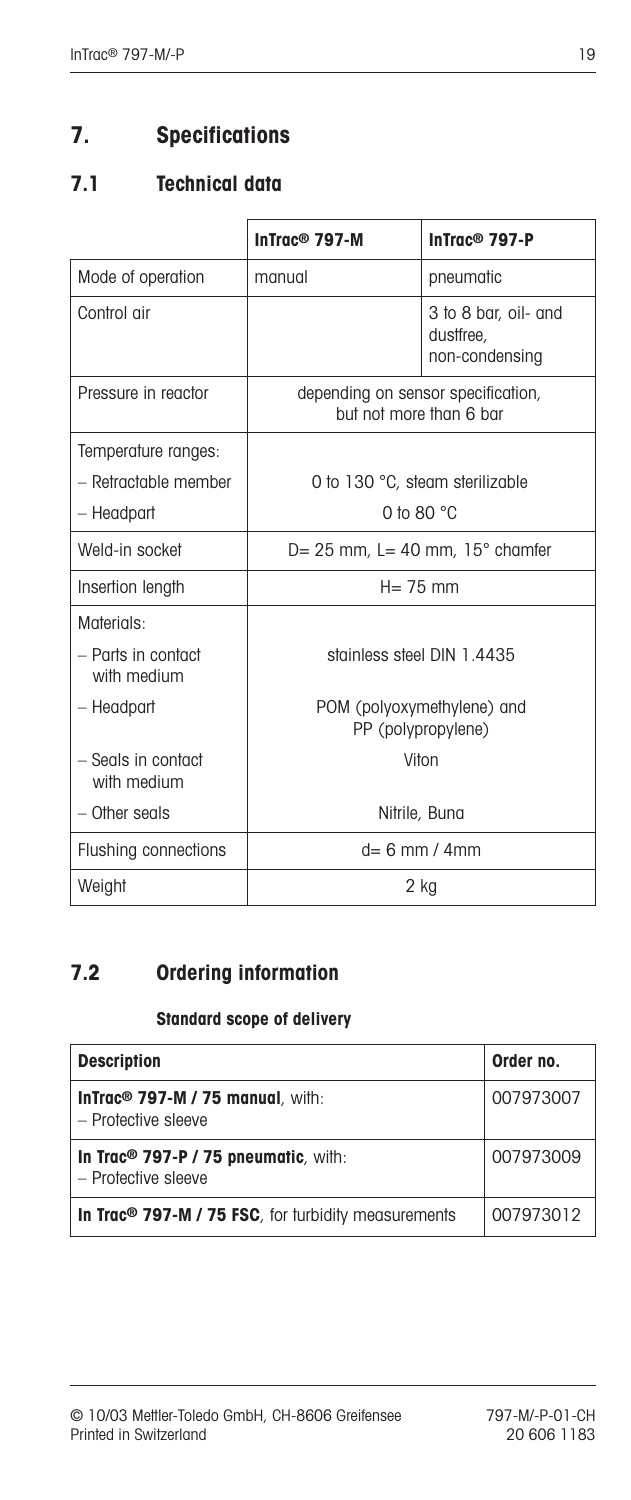| <b>Description</b>                                                                                                                                                                                                                                                                                                                                                      | Order no. |
|-------------------------------------------------------------------------------------------------------------------------------------------------------------------------------------------------------------------------------------------------------------------------------------------------------------------------------------------------------------------------|-----------|
| Service kit small ("A" in exploded drawing):<br>O-ring 21.95 x 1.78 Viton<br>$1$ pc.<br>O-ring 10.50 x 2.70 Viton R9<br>2 pcs.                                                                                                                                                                                                                                          | 007972003 |
| Service kit complete ("B" in exploded drawing):<br>Gasket 10/14/0.8<br>5 pcs.<br>Quad ring 20.22 x 3.53 Buna<br>$1$ pc.<br>O-ring 25.00 x 4.00 Nitril<br>$1$ pc.<br>O-ring 31.47 x 1.78 Viton<br>$1$ pc.<br>O-ring 21.95 x 1.78 Viton<br>$1$ pc.<br>O-ring 18.72 x 2.62 Viton<br>$1$ pc.<br>O-ring 25.12 x 1.78 Viton<br>1 pc.<br>O-ring 10.50 x 2.70 R9 Viton<br>1 pc. | 007972002 |
| Weld-in socket, straight, L= 40 mm, steel DIN 1.4435                                                                                                                                                                                                                                                                                                                    | 007641017 |
| Weld-in socket, angl. 15°, L= 40 mm, steel DIN 1.4435                                                                                                                                                                                                                                                                                                                   | 007641014 |
| Pressure connection set                                                                                                                                                                                                                                                                                                                                                 | 201022000 |
| Protective sleeve, cable grommet 5 mm                                                                                                                                                                                                                                                                                                                                   | 007642163 |
| Protective sleeve                                                                                                                                                                                                                                                                                                                                                       | 007642148 |
| Cable grommet 5 mm                                                                                                                                                                                                                                                                                                                                                      | 007641236 |
| Electrode holder                                                                                                                                                                                                                                                                                                                                                        | 007771004 |
| Locking pin, complete                                                                                                                                                                                                                                                                                                                                                   | 007772000 |
| One-way restrictor valve GRL 1/8"                                                                                                                                                                                                                                                                                                                                       | 201021049 |
| Serto connection, steel 18/8                                                                                                                                                                                                                                                                                                                                            | 201021007 |
| O-ring 25.00 x 4.00 nitrile                                                                                                                                                                                                                                                                                                                                             | 203001117 |
| O-ring 10.50 x 2.70 Viton R9                                                                                                                                                                                                                                                                                                                                            | 203021000 |
| O-ring 18.72 x 2.62 Viton                                                                                                                                                                                                                                                                                                                                               | 203021113 |
| O-ring 21.95 x 1.78 Viton                                                                                                                                                                                                                                                                                                                                               | 203021114 |
| O-ring 31.47 x 1.78 Viton                                                                                                                                                                                                                                                                                                                                               | 203021115 |
| Quad ring 20.22 x 3.53 Buna                                                                                                                                                                                                                                                                                                                                             | 203031200 |
| Fitting Set for InTrac <sup>®</sup> 796/InTrac <sup>®</sup> 797 Serto                                                                                                                                                                                                                                                                                                   | 007972006 |
| Fitting Set for InTrac <sup>®</sup> 796/InTrac <sup>®</sup> 797 Swagelok                                                                                                                                                                                                                                                                                                | 007972007 |
| Fitting Set for InTrac <sup>®</sup> 796/InTrac <sup>®</sup> 797 Gyrolok                                                                                                                                                                                                                                                                                                 | 007972008 |
| Pneumatic operation set Festo                                                                                                                                                                                                                                                                                                                                           | 007772004 |
| Gasket                                                                                                                                                                                                                                                                                                                                                                  | 203051004 |

#### **Spare parts and accessories**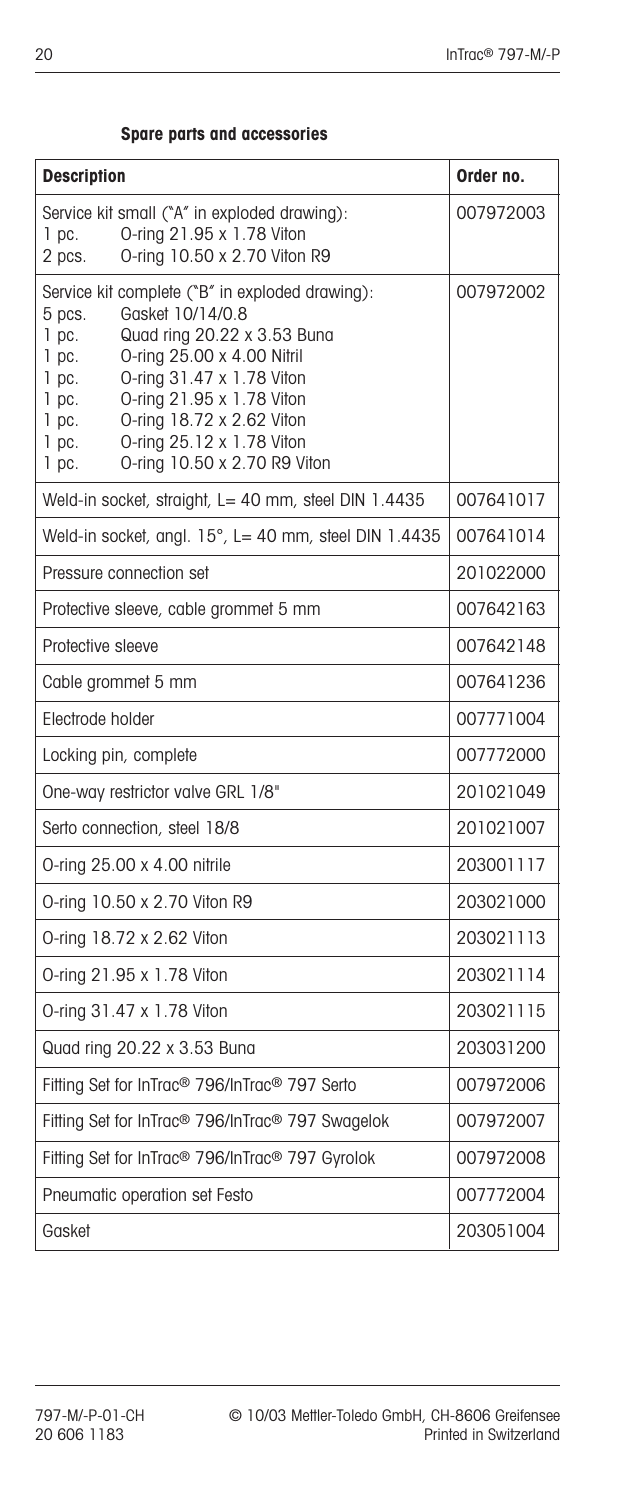

Figur 11 "Exploded drawing"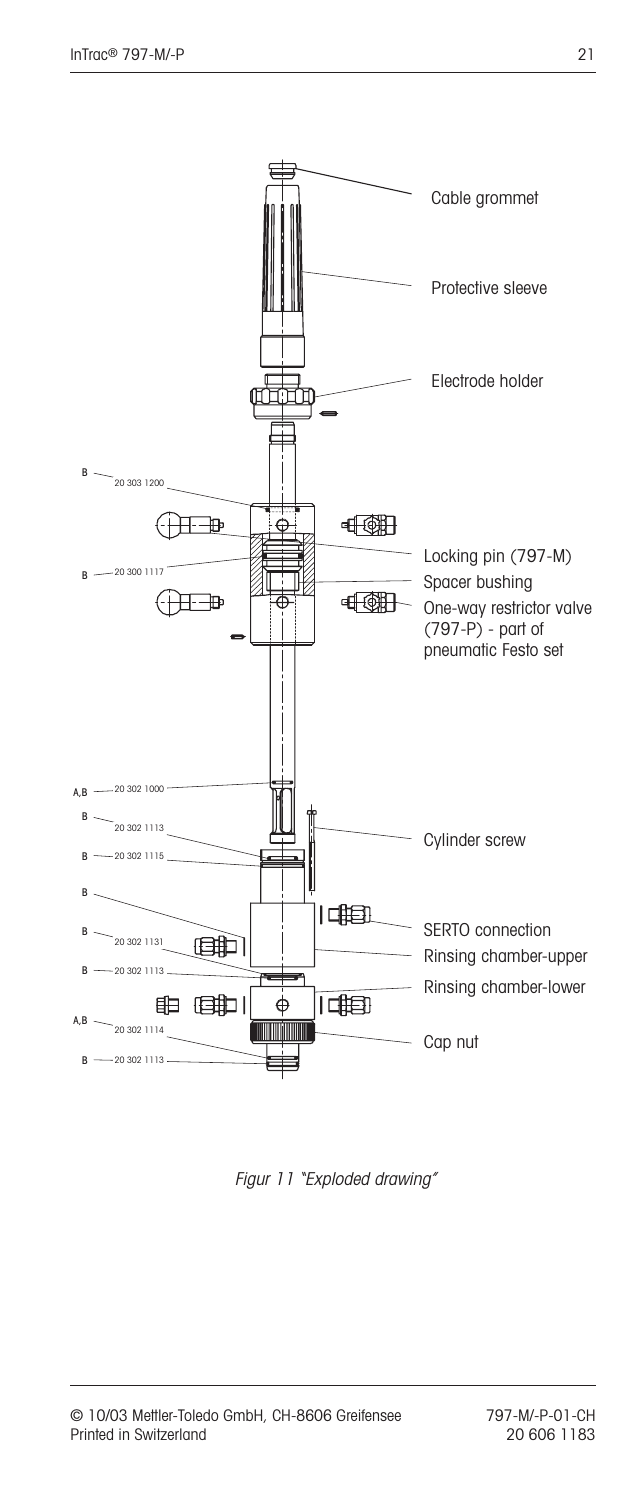#### **Temperature sensor**

| <b>Description</b>              | Order no. |
|---------------------------------|-----------|
| Temperature sensor Pt100-764/5m | 101003104 |

#### **Electrodes**

| <b>Description</b>                                                                                                                                                                                                         |                                                                                           | Order no.                                    |
|----------------------------------------------------------------------------------------------------------------------------------------------------------------------------------------------------------------------------|-------------------------------------------------------------------------------------------|----------------------------------------------|
| pH electrode: InPro® 3000/325<br>pH range:<br>Pressure range:<br>Temperature range:<br>Installed length:                                                                                                                   | 0 to 14<br>up to 4 bar<br>0 to 130 °C<br>325 mm                                           | 52000195                                     |
| pH electrode: InPro® 3100/325/ Pt100<br>pH electrode: InPro® 3100/325/ Pt1000<br>pH range:<br>Pressure range:<br>Temperature range:<br>Installed length:                                                                   | 0 to 14<br>up to 6 bar<br>0 to 130 °C<br>325 mm                                           | 52000663<br>52000664                         |
| pH electrode: 405-DPAS-SC-K8S/325<br>pH range:<br>Pressure range:<br>Temperature range:<br>Installed length:                                                                                                               | 0 to 12<br>up to 2.5 bar<br>0 to 130 °C<br>325 mm                                         | 104054482                                    |
| Redox electrode: Pt 4805-DPAS-SC-K8S/325<br>Pressure range:<br>Temperature range:<br>Installed length:                                                                                                                     | up to 2.5 bar<br>0 to 130 °C<br>325 mm                                                    | 105053337                                    |
| $02$ sensor:<br>InPro <sup>®</sup> 6100/320/T/N:<br>InPro <sup>®</sup> 6100/320/T/P:<br>InPro <sup>®</sup> 6100/320/S/N:<br>InPro <sup>®</sup> 6100/320/S/P:<br>Pressure range:<br>Temperature range:<br>Installed length: | $0.2$ to $5$ bar<br>measurement: 0 to<br>80 °C<br>0 to 130 °C<br>sterilization:<br>320 mm | 52200102<br>52200109<br>52200118<br>52200126 |
| Turbidity sensor: OFS12S-297I<br>Pressure range:<br>Temperature range:<br>Installed length:                                                                                                                                | up to 6 bar<br>-30 to 130 °C<br>297 mm                                                    | 00824500                                     |